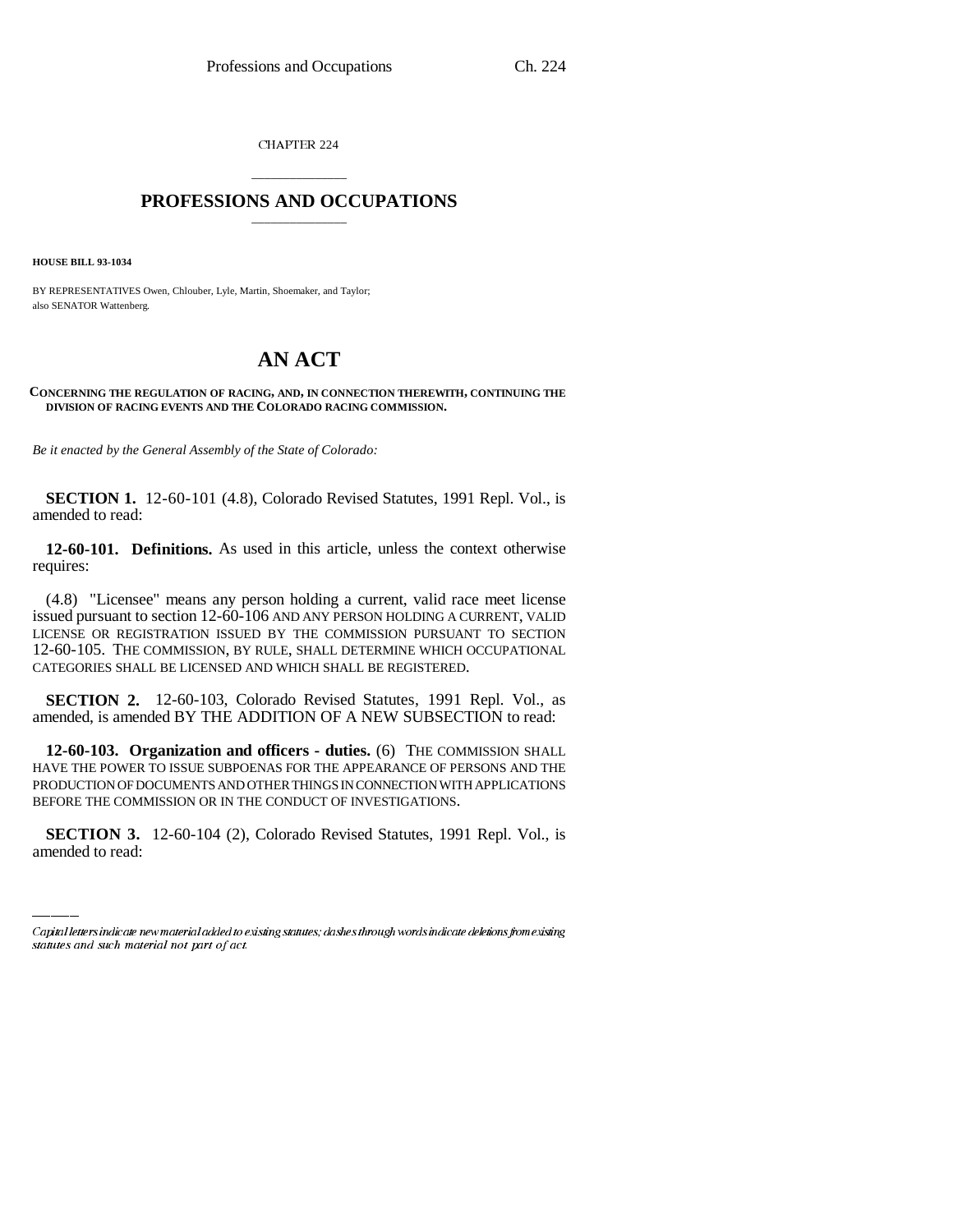## Ch. 224 Professions and Occupations

**12-60-104. Commission to regulate race meets and in-state simulcast facilities.** (2) In particular, the commission shall, at its own expense, regulate the operations of pari-mutuel machines and equipment, the operations of all money rooms, accounting rooms, and sellers' and cashiers' windows, and the weighing of jockeys and of greyhounds, and shall take or cause to be taken saliva, urine, blood, or other body fluid samples or biopsy or necropsy specimens from horses and greyhounds selected by the commission or its employees on a random, statistically valid basis at race meets provided for under this article OR WHEN CONCERNS ARE RAISED AS TO A PARTICULAR ANIMAL, INCLUDING BUT NOT LIMITED TO THE WINNER OF A RACE, and shall test and determine such samples or specimens or cause such samples or specimens to be tested and determined. For such purposes, the commission, at its expense and in addition to other employees, shall employ or contract with competent veterinary doctors, accountants, chemists, and other persons necessary to supervise the conduct of race meets and to ascertain that this article and the rules and regulations of the commission are strictly complied with.

**SECTION 4.** 12-60-105 (2) (b), Colorado Revised Statutes, 1991 Repl. Vol., is repealed as follows:

**12-60-105. Rules and regulations of the commission - licensing.** (2) (b) Notwithstanding any provision of this section to the contrary, in order to encourage the reopening, as tracks, of facilities that previously were licensed to hold race meets but which currently are not so licensed, a person who owns or controls the possession of a facility which previously has been licensed to hold a race meet may operate such facility as an in-state simulcast facility if such person makes application for a race meet license pursuant to section 12-60-106, provides the commission with notice of intention to reopen and conduct race meets at the facility, and provides evidence reasonably satisfactory to the commission that such person, at the time of application, has the financial ability and management expertise required to reopen and operate such facility as a track and if all other requirements for operating an in-state simulcast facility, except the requirement that the person be licensed within the year to hold a race meet, are met; except that authorization to operate as an in-state simulcast facility under this paragraph (b) shall continue for only twelve months after the date on which written notice of such authorization is issued by the commission, and the authorization shall not be renewed. Such authorization may be granted by the commission only until and including July 31, 1992. If a person has been granted authorization pursuant to this paragraph (b) and is otherwise qualified to obtain a license, the commission may assign race dates to such person upon such person's application to the commission for race dates; however, the granting of a license to such person shall be conditional upon such person having a facility which, on or before its first race date, qualifies as a properly constructed racetrack pursuant to section  $12-60-108(1)(a)$ .

**SECTION 5.** 12-60-105.5, Colorado Revised Statutes, 1991 Repl. Vol., is amended BY THE ADDITION OF A NEW SUBSECTION to read:

**12-60-105.5. Hearings - board of stewards or judges - review.** (7) THE COMMISSION MAY DIRECT THAT ANY HEARING BE CONDUCTED BEFORE AN ADMINISTRATIVE LAW JUDGE IN ACCORDANCE WITH ARTICLE 30 OF TITLE 24, C.R.S.

**SECTION 6.** The introductory portion to 12-60-105.6 (1) and 12-60-105.6 (1)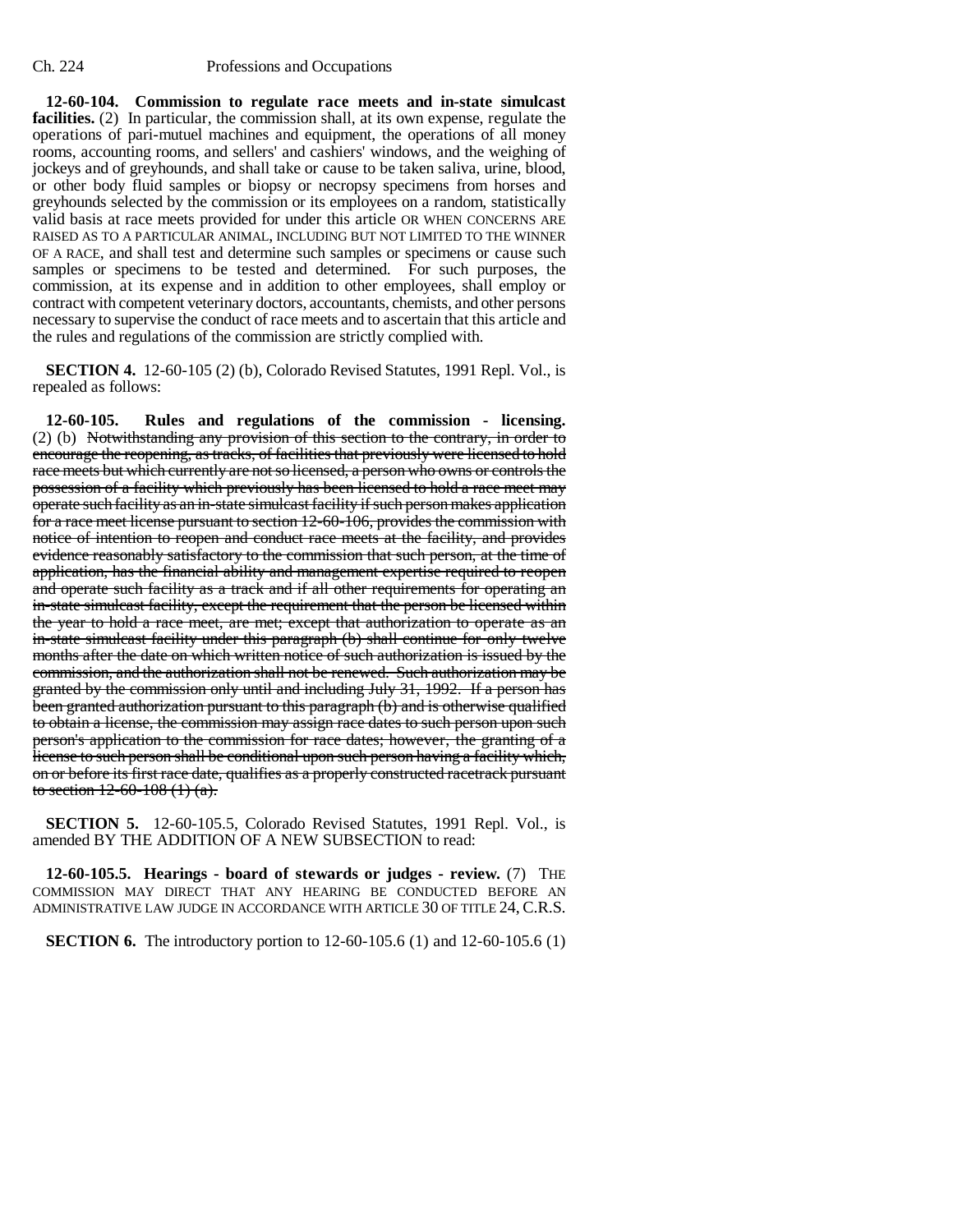(c), (1) (m), and (2), Colorado Revised Statutes, 1991 Repl. Vol., are amended, and the said 12-60-105.6 is further amended BY THE ADDITION OF A NEW SUBSECTION, to read:

**12-60-105.6. Investigation - letters of admonition - denial, suspension, and revocation actions against licensees.** (1) The commission or the board of stewards or judges of a race meet upon its own motion may, and upon verified complaint in writing of any person shall, investigate the activities of any licensee within the state or any person upon the premises of a track, and the commission or board of stewards or judges may ISSUE A LETTER OF ADMONITION TO A LICENSEE, fine a licensee, suspend a license, or deny an application for a license, and the commission may revoke a license, if such person has committed any of the following violations:

(c) Conviction of a felony under the laws of this or any other state or of the United States, subject to the provisions of section 24-5-101, C.R.S. BEEN CONVICTED OF, OR ENTERED A PLEA OF GUILTY OR NOLO CONTENDERE TO, A CRIMINAL CHARGE UNDER THE LAWS OF THIS OR ANY OTHER STATE OR OF THE UNITED STATES, OR ENTERED INTO A PLEA BARGAIN FOR ACTS OR OMISSIONS THAT, IF COMMITTED IN COLORADO, WOULD HAVE BEEN GROUNDS FOR DISCIPLINE IN THIS STATE. A certified copy of the judgment of the court in which ANY such conviction occurred shall be presumptive evidence of such conviction in any hearing under this article. THIS PARAGRAPH SHALL BE APPLIED IN ACCORDANCE WITH SECTION 24-5-101, C.R.S.

(m) Being currently under suspension or revocation of a racing license in another racing jurisdiction, OR HAVING BEEN SUBJECT TO DISCIPLINARY ACTION BY THE RACING COMMISSION OR EQUIVALENT AGENCY OF ANOTHER JURISDICTION FOR ACTS OR OMISSIONS THAT, IF COMMITTED IN COLORADO, WOULD HAVE BEEN GROUNDS FOR DISCIPLINE IN THIS STATE; EXCEPT THAT THIS PARAGRAPH SHALL NOT FURNISH THE BASIS FOR THE IMPOSITION OF FINES;

(2) Any person who fails to pay  $\frac{1}{2}$  in a timely manner WITHIN THE TIME PERIOD ESTABLISHED BY RULE a fine imposed pursuant to this article shall pay, in addition to the fine due, a penalty amount equal to the fine. Any person who submits to the commission a check in payment of a fine or license fee requirement imposed pursuant to this article, which check is not honored by the financial institution upon which it is drawn, shall pay, in addition to the fine or fee due, a penalty amount equal to the fine or fee. All moneys received pursuant to a penalty amount imposed by this subsection (2) shall be credited to the general fund of the state.

(3) ANY PERSON AGGRIEVED BY A FINAL ACTION OR ORDER OF THE COMMISSION MAY APPEAL SUCH ACTION TO THE COLORADO COURT OF APPEALS.

**SECTION 7.** 12-60-106 (3), Colorado Revised Statutes, 1991 Repl. Vol., is amended to read:

**12-60-106. Meet licenses.** (3) Except as otherwise limited by the provisions of this article, in considering an application for a license under this section, the commission may give consideration to the number of licenses already granted, and to the location of tracks previously licensed, and to the sentiments and character of the community in which the proposed race meets are to be conducted, and to the ability, character, and experience of each individual applicant or the officers and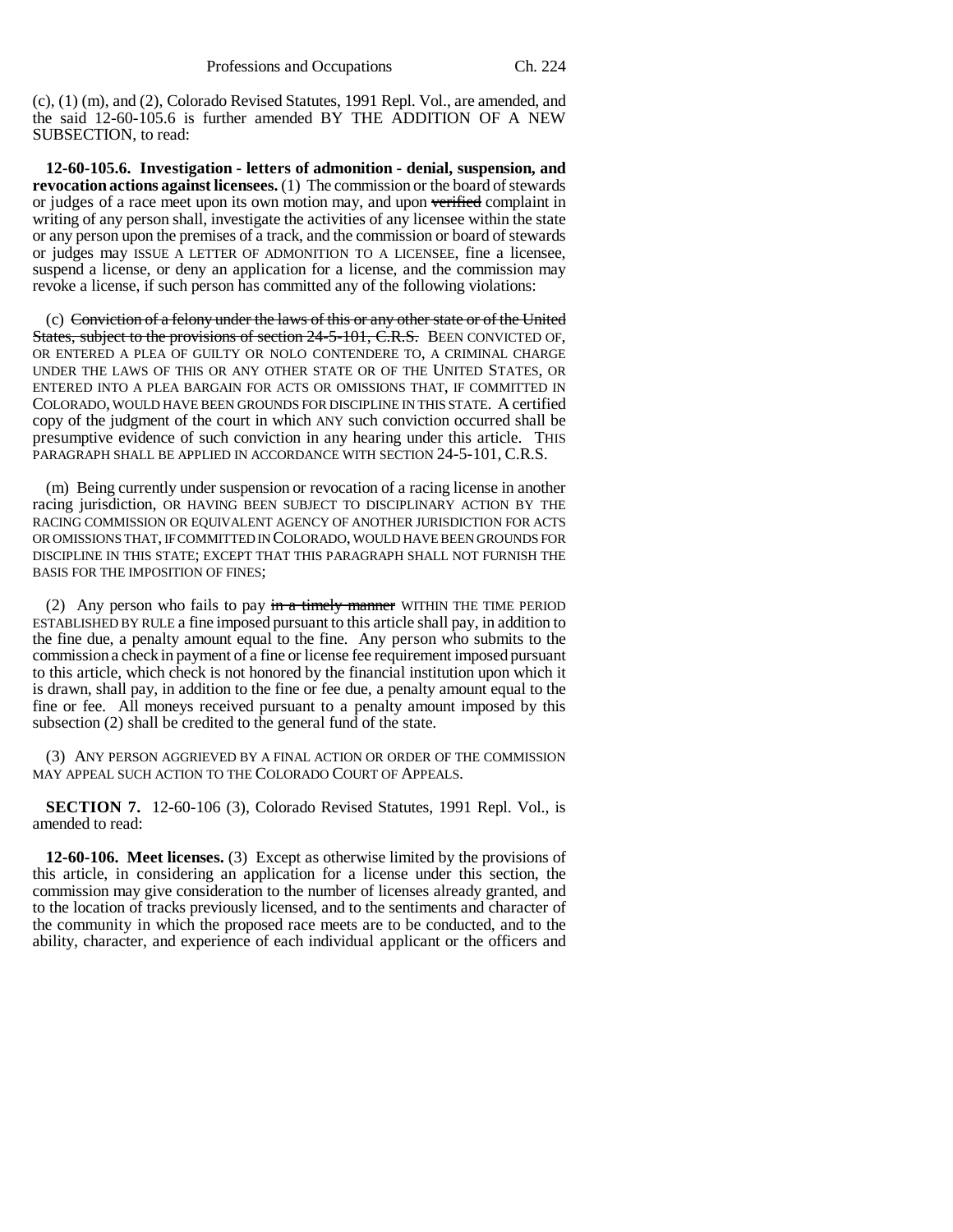## Ch. 224 Professions and Occupations

directors of each corporate applicant. The commission may require of every applicant for a license to hold a race meet, except a public nonprofit association, nonprofit corporation, or nonprofit fair, including the Colorado state fair and all county fairs, who has not, within five years prior to making an application for a license to hold a race meet, operated a race meet in the county, city, or city and county in which it is proposed to hold such race meet, a recommendation in writing of the board of county commissioners of said county in the event the race meet is to be held in unincorporated areas of said county or of the governing board of a city or city and county if the proposed race meet is to be held within a city or city and county. Beginning July 1, 1977, The commission may deny a license to operate a new racetrack to a person who is already licensed to operate a racetrack within this or any other state if, in the opinion of the commission, the granting of such license would discourage legitimate competition from other qualified applicants.

**SECTION 8.** 12-60-106.5 (5) (b) (I), (5) (b) (II), and (7), Colorado Revised Statutes, 1991 Repl. Vol., as amended, are amended to read:

**12-60-106.5. Simulcast facilities and simulcast races - unlawful acts permissible acts.** (5) (b) (I) (A)  $\Theta$ <del>n or after July 1, 1991, and</del> AN in-state simulcast facility which is located on the premises of a horse track which runs a horse race meet of at least fifty live race days or at least sixty live race days if such horse race meet is held during any portion of the track's third or subsequent year of operation may receive, each year, three days of simulcast horse races from an out-of-state host track for each day of live horse racing conducted at such horse track during such year.

(B)  $\Theta$ n or after July 1, 1991, A facility which is reopening as a track pursuant to section 12-60-105 (2) (b) may receive three days of simulcast horse races from an out-of-state host track for each day of live horse racing for which the commission has granted it a race date for the subsequent year. A day of simulcast horse races, for the purposes of this paragraph (b), shall not include a day on which live horse races are conducted at the horse track at which the simulcast facility is located or a day on which the simulcast facility receives only simulcast races of horses from a race meet conducted at an in-state host track.

(II)  $\Theta$ n or after October 1, 1991, An in-state simulcast facility which is not located on the premises of a horse track which runs a horse race meet of at least fifty live race days, or at least sixty live race days if such horse race meet is held during any portion of the track's third or subsequent year of operation, may only receive a broadcast signal of a simulcast horse race conducted at an out-of-state host track through an in-state simulcast facility which is located on the premises of a horse track which runs a horse race meet of at least fifty live race days, or at least sixty live race days if such horse race meet is held during any portion of the track's third or subsequent year of operation, or through a facility which is reopening as a track pursuant to section 12-60-105 (2) (b), and which has qualified to receive broadcasts of such simulcast horse race pursuant to the provisions of subparagraph (I) of this paragraph (b).

(7) Notwithstanding any other provision of this article, no simulcast race of horses may be received by any simulcast facility in the state of Colorado during calendar year 1993 unless at least one race meet of horses has been conducted within the state during calendar year 1992; and no simulcast race of horses may be received by any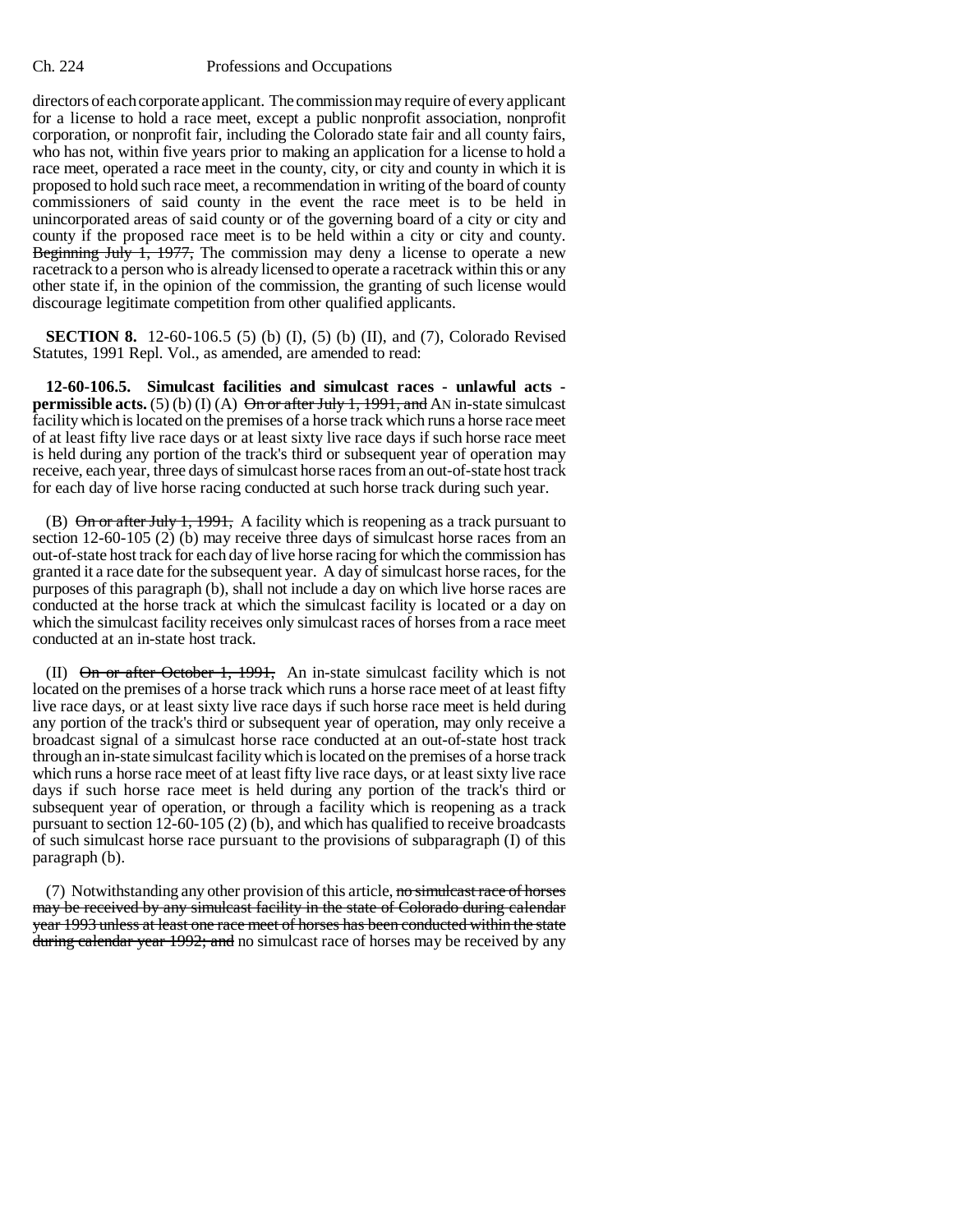simulcast facility in the state of Colorado during calendar year 1994 unless at least one race meet of horses has been conducted within the state during calendar year 1993.

**SECTION 9.** 12-60-107 (2), Colorado Revised Statutes, 1991 Repl. Vol., is amended to read:

**12-60-107. Duration of meets - acts - unlawful - lawful.** (2) For the operation of greyhound tracks, the state shall be divided into one north and one south circuit, which consist, respectively, of the areas north and south of a latitudinal line drawn through the location of the Douglas County courthouse in the town of Castle Rock as of June 6, 1991. The commission shall license greyhound tracks which are located in the north circuit for race meets of a duration of up to one hundred twenty consecutive days, unless the license applicant, in its application, requests nonconsecutive days or a shorter period. The commission shall license greyhound tracks which are located in the south circuit for race meets of a duration of up to one hundred eighty consecutive days, unless the license applicant, in its application, requests nonconsecutive days or a shorter period. Beginning January 1, 1992, Each greyhound track shall be licensed by the commission to conduct only one race meet in any twelve-month period. Upon approval by the commission, a licensed greyhound track shall be permitted to contract with another licensed greyhound track within the same circuit to conduct part or all of the race meet days granted it at such other greyhound track; except that, unless the transferring greyhound track operates a race meet, without any transfer of race days, at its home greyhound track during the twelve-month period immediately following the last race meet day so transferred, such transferred race dates in such following twelve-month period shall be assigned by the commission to the transferee greyhound track, in addition to the race meet dates of the transferee greyhound track which are otherwise authorized pursuant to this subsection (2), upon application by the transferee greyhound track for such race dates if the transferee greyhound track otherwise meets all requirements for conducting a greyhound race meet. The commission shall schedule race meets of greyhounds so that there is a race meet, but not more than one race meet, being conducted at a greyhound track in both the north and the south circuits at all times; except that race meets of greyhounds may be scheduled to run concurrently in the same circuit if the greyhound tracks running the concurrent meets are not closer to each other than one hundred miles.

**SECTION 10.** 12-60-111 (1), Colorado Revised Statutes, 1991 Repl. Vol., as amended, is amended to read:

**12-60-111. Unlawful to wager, exception - excess - taxes.** (1) It is unlawful to conduct pool selling or bookmaking, or to circulate handbooks, or to bet or wager on any race meet licensed under the provisions of this article other than by pari-mutuel method. It is unlawful for any licensee for the racing of greyhounds or any operator of an in-state simulcast facility which receives simulcast races of greyhounds to take more than eighteen percent, and on and after July 1, 1994, seventeen and one-half percent, of the gross receipts of any pari-mutuel wagering on such races or simulcast races or for a licensee for the racing of horses or an operator of an in-state simulcast facility which receives simulcast races of horses to take more than eighteen and one-half percent of the gross receipts on win, place, and show wagering on such races or simulcast races or more than twenty-five percent of the gross receipts from all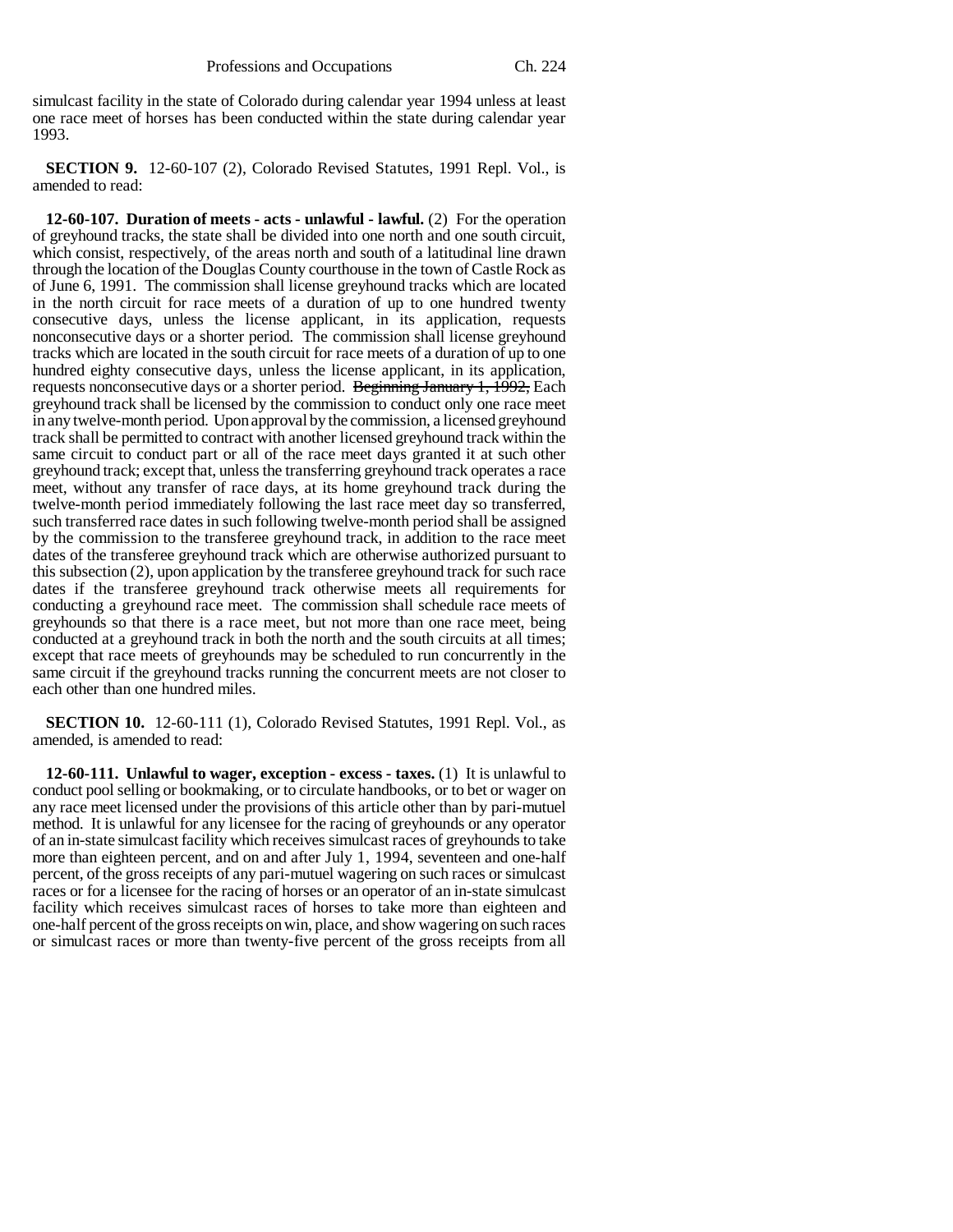other pari-mutuel wagering on such races or simulcast races. Each licensee for the racing of horses shall pay as purses for the races in any horse race meet conducted at its in-state host track fifty percent of the gross receipts from all pari-mutuel wagering on such races, after deduction of the amounts specified in sections 12-60-109 (2) (a) and (2) (b) and 12-60-119 (2) (a). For each horse race meet it conducts, a licensee shall file with its license application with the commission an agreement between such licensee and the organization which represents the majority of the horsemen participating at such race meet. Such agreement shall specify the purse structure which shall apply to the races conducted at such horse race meet, including minimum purses per race AND ANY CONDITIONS RELATING TO OVERPAYMENTS OR UNDERPAYMENTS. Each licensee for the racing of greyhounds shall pay on a weekly basis as purses for the races in any greyhound race meet conducted at its in-state host track four percent of the gross receipts from all pari-mutuel wagering on such races. Each operator of an in-state simulcast facility which receives simulcast races of horses or greyhounds shall pay to one or more purse funds, where applicable, and to such in-state or out-of-state tracks and simulcast facilities, as described in the simulcast agreement filed with the commission, such percentages of the gross pari-mutuel wagering on such simulcast races, after deduction of the applicable amounts specified in subsection (2) (b) of this section, in section  $12-60-109$  (1) (a), (2) (a), (2) (b), and (2) (c), and in section 12-60-119 (2) (a), as shall be specified in such simulcast agreement. Horse purse funds and greyhound purse funds payable by a licensee or an operator pursuant to this section shall be retained by such licensee or operator in a trust account in a commercial bank located in Colorado until such date as the purse funds are paid to the horse or greyhound owners or to the host track for payment to the horse or greyhound owners; except that the amount in any such trust account shall not exceed the maximum amount of such accounts which is insured in full by the federal deposit insurance corporation; AND, SUBJECT TO PRIOR APPROVAL BY THE COMMISSION, THE OPERATOR OF A HORSE TRACK MAY WITHDRAW MONEYS FROM SUCH TRUST ACCOUNT TO MAKE UP FOR SHORTFALLS IN THE AMOUNTS OF REVENUE DERIVED FROM OTHER SOURCES WHICH WERE REASONABLY ANTICIPATED TO COVER PAYMENTS MADE ON PURSES DURING A LICENSED RACE MEET HELD AT SUCH TRACK IN THE CURRENT YEAR OR A PRIOR YEAR. It is unlawful for any licensee to compute breaks in the pari-mutuel system other than at ten cents IN EXCESS OF TEN CENTS. If, during any race meet conducted under this law, there are underpayments of the amount actually due to the wagerers, the amount of the excess of such underpayments over and above overpayments to wagerers, at the expiration of thirty days from the end of said meet, shall revert and belong to the state of Colorado and be paid to the commission and become a part of its funds, and it shall not be retained by the licensee under whose license such race meet was held. Fifty percent of the breakage at any horse race meet shall be retained by the licensee under whose license such horse race meet was held and the remainder shall be paid as purses for the races conducted at such race meet. The breakage at any greyhound race meet shall be retained by the licensee under whose license such greyhound race meet was held. The breakage on any simulcast race of horses or greyhounds received by an in-state simulcast facility shall be retained by the operator of such in-state simulcast facility; except that, in the case of simulcast races of horses received from an in-state host track, fifty percent of the breakage shall be paid to the licensee of such in-state host track within sixty days after the end of the race meet from which such simulcast race was broadcast and the remainder shall be paid as purses for the races conducted at such in-state host track. The proceeds derived from all unclaimed pari-mutuel tickets for each greyhound race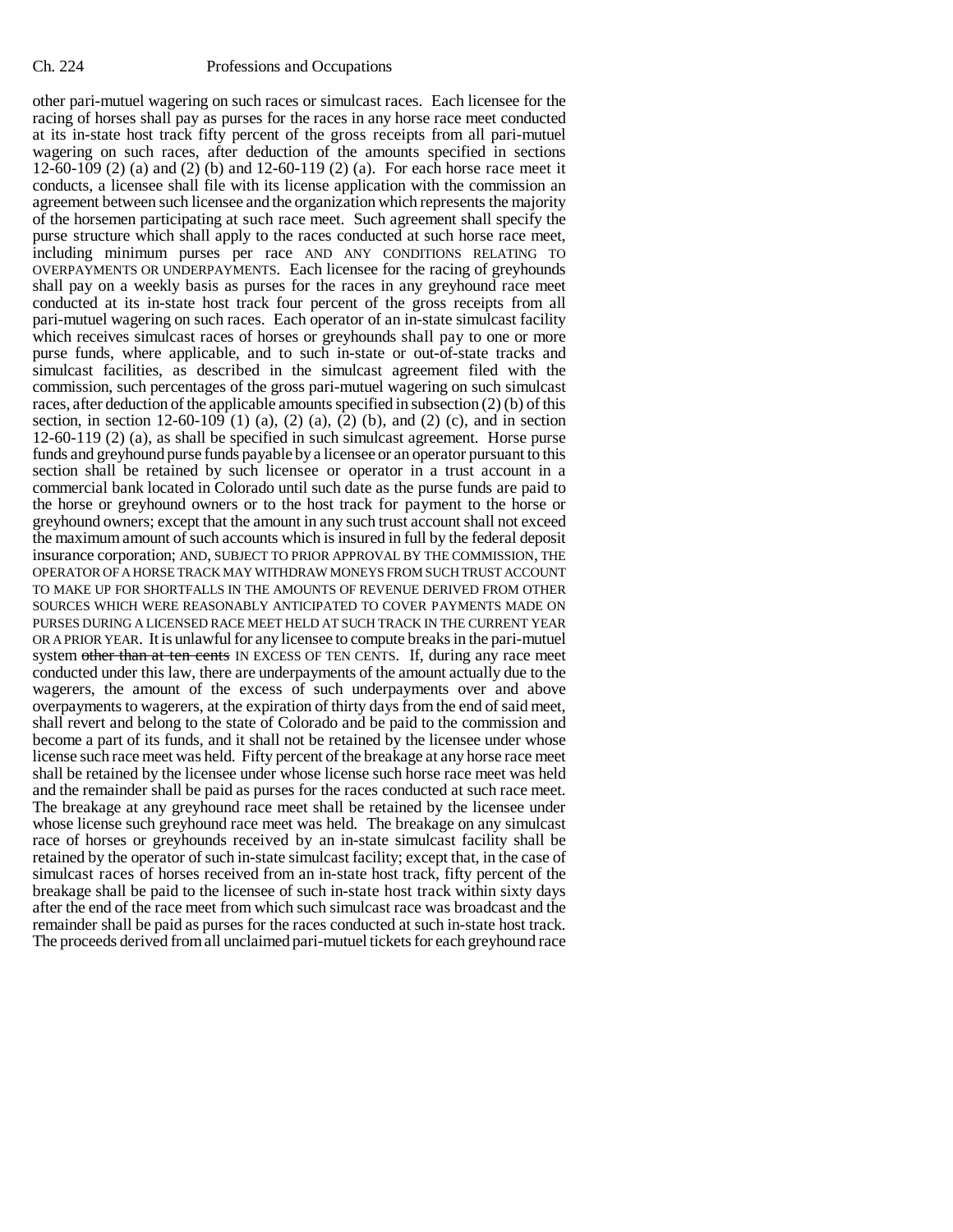Professions and Occupations Ch. 224

meet shall be retained by the licensee under whose license such greyhound race meet was held and, after a period of one year following the end of such race meet, shall revert and belong to such licensee and shall be used by the licensee for capital improvements to the track at which the race meet was held. The proceeds derived from all unclaimed pari-mutuel tickets for each simulcast race of greyhounds received by an in-state simulcast facility shall be retained by the operator of such simulcast facility and, after a period of one year following such simulcast race, shall revert and belong to such operator; except that, in the case of simulcast races received from an in-state host track, such proceeds shall be paid to the licensee of such in-state host track within sixty days after the end of the race meet from which the simulcast race was broadcast and, after a period of one year following the end of such race meet, shall revert and belong to such licensee and shall be used by the licensee for capital improvements to the track at which the race meet was held.

**SECTION 11.** 12-60-112 (2.5) (a), Colorado Revised Statutes, 1991 Repl. Vol., is amended to read:

**12-60-112. Liability insurance - bond for horse races.** (2.5) (a) Notwithstanding the provisions of subsection (2) of this section, every person licensed to conduct a race meet other than a horse race meet who has been licensed in this state for five consecutive years and who, during this period, has not had any actions on the bond or other evidence DEMONSTRATING A LACK of financial responsibility required in subsection  $(2)$  of this section shall be exempt MAY BE EXEMPTED from the requirement to file such bond or other evidence of financial responsibility.

**SECTION 12.** 12-60-115, Colorado Revised Statutes, 1991 Repl. Vol., is amended to read:

**12-60-115. Penalty.** Any person who violates any of the provisions of this article COMMITS ANY OF THE ACTS ENUMERATED IN SECTION 12-60-105.6 (1) OTHER THAN THOSE WHICH ALSO CONSTITUTE CRIMES UNDER THE "COLORADO CRIMINAL CODE", TITLE 18, C.R.S., upon conviction thereof, is guilty of COMMITS a CLASS 2 misdemeanor and shall be punished as provided in section 18-1-109 18-1-106, C.R.S.

**SECTION 13.** 12-60-121, Colorado Revised Statutes, 1991 Repl. Vol., is amended to read:

**12-60-121. Repeal of article.** This article is repealed, effective July 1, 1993 1999. Prior to such repeal, the committee DIVISION and its licensing functions shall be reviewed as provided for in section 24-34-104, C.R.S.

**SECTION 14.** 13-4-102 (2), Colorado Revised Statutes, 1987 Repl. Vol., as amended, is amended BY THE ADDITION OF A NEW PARAGRAPH to read:

**13-4-102. Jurisdiction.** (2) The court of appeals shall have initial jurisdiction to:

(ee) REVIEW FINAL ACTIONS AND ORDERS APPROPRIATE FOR JUDICIAL REVIEW OF THE COLORADO RACING COMMISSION, AS PROVIDED IN SECTION 12-60-105.6 (3), C.R.S.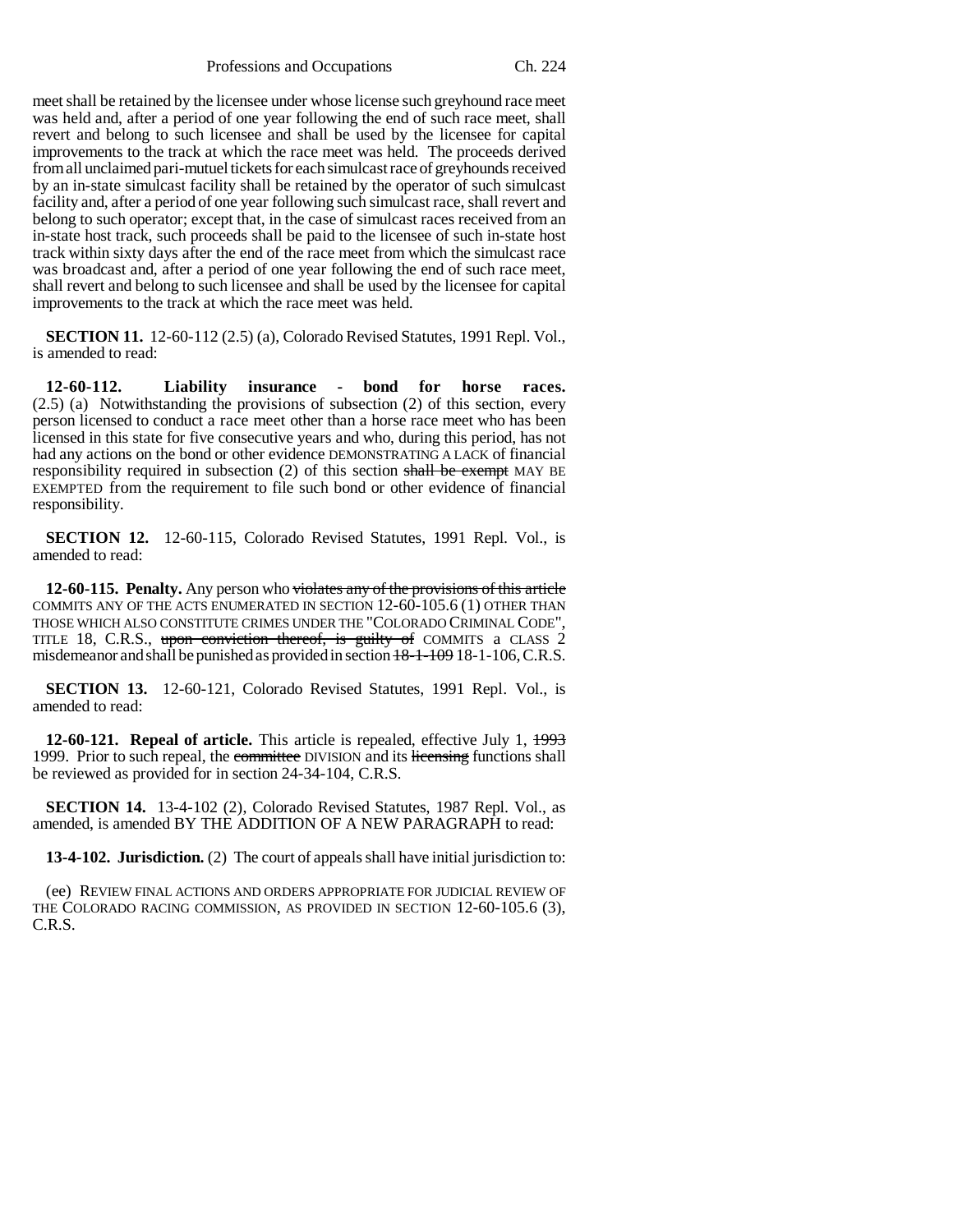**SECTION 15.** 24-1-117 (4), Colorado Revised Statutes, 1988 Repl. Vol., as amended, is amended to read:

**24-1-117. Department of revenue - creation.** (4) (a) The department of revenue shall consist of the following divisions:

(I) Division of enforcement;

(II) Motor vehicle division;

(III) Ports of entry division;

(IV) Liquor enforcement division;

(V) State lottery division;

(VI) DIVISION OF RACING EVENTS, INCLUDING THE COLORADO RACING COMMISSION;

(VII) Division of gaming, including the Colorado limited gaming control commission; and

(VIII) Such other divisions, sections, and units as the executive director of the department of revenue may create pursuant to section 24-35-103.

(b) The lottery division shall be headquartered in the city of Pueblo in facilities provided at lottery division expense at a location to be determined by the department of revenue. After 1992, the general assembly will review whether such headquarters should remain in the city of Pueblo in facilities provided at lottery division expense at a location to be determined by the department of revenue.

**SECTION 16.** 24-1-122 (2) (f), Colorado Revised Statutes, 1988 Repl. Vol., is repealed as follows:

**24-1-122. Department of regulatory agencies - creation.** (2) The department of regulatory agencies shall consist of the following divisions:

(f) Division of racing events, the head of which shall be the director of the division of racing events. The Colorado racing commission, the division of racing events, and the office of the director of the division of racing events, created by article 60 of title 12, C.R.S., and their powers, duties, and functions are transferred by a **type 1** transfer to the department of regulatory agencies as the division of racing events.

**SECTION 17.** 24-34-104 (22) (a) (II), Colorado Revised Statutes, 1988 Repl. Vol., is repealed as follows:

**24-34-104. General assembly review of regulatory agencies and functions for termination, continuation, or reestablishment.** (22) (a) The following divisions in the department of regulatory agencies shall terminate on July 1, 1993:

(II) The division of racing events, including the Colorado racing commission,